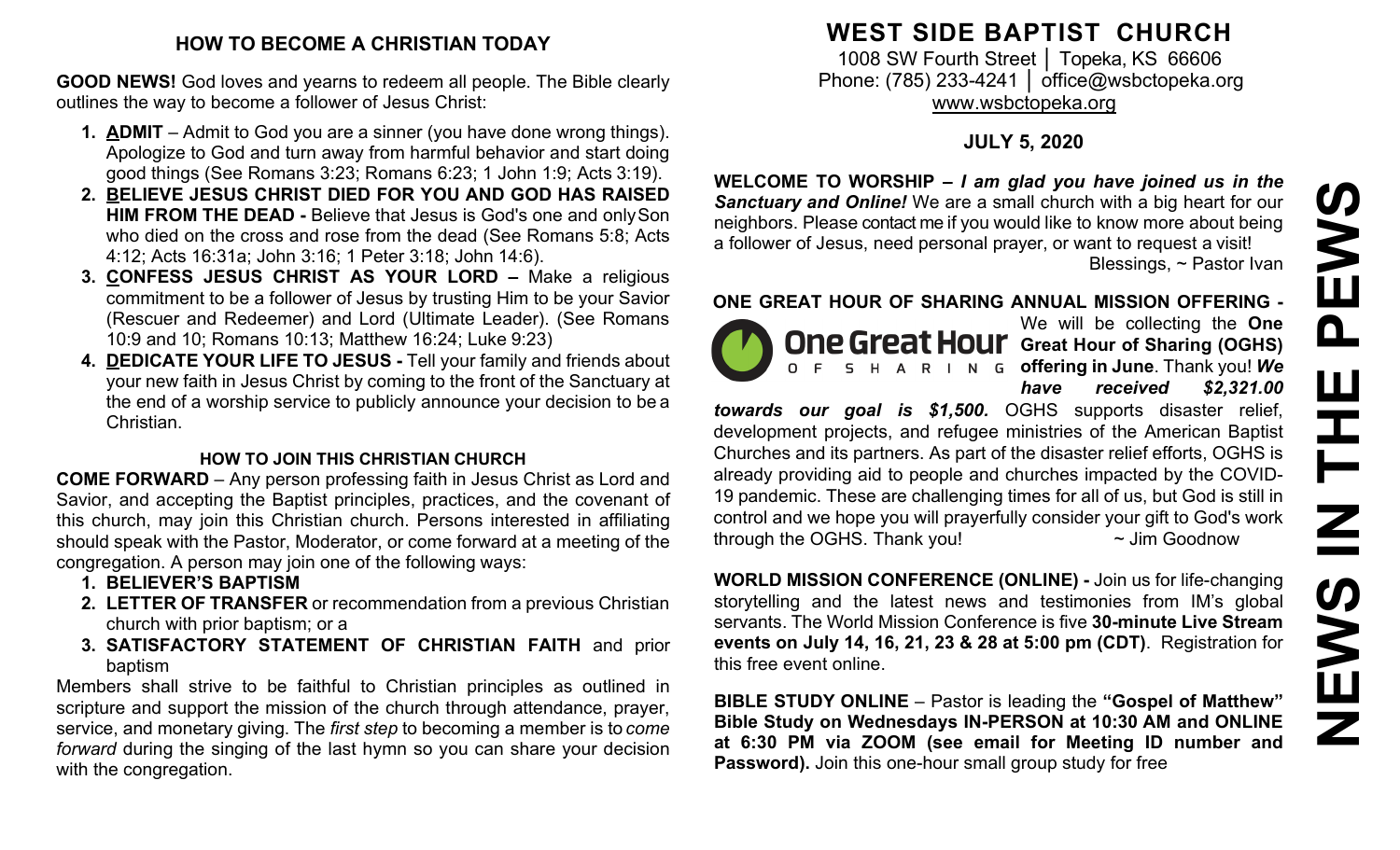**BABY CLOSET – The Baby Closet is back to their normal hours of operation: Monday's 9 - 11 am, Wednesday's 5 – 7 pm & Thursday's 1 – 3pm.**

**CAMP CANCELED** - *We have received word from the ABCCRegion and the Green Lake Conference center: Regional camps will not be meeting in person and the Quest Camp is canceled for the 2020 summer.* 

#### **FOOD PANTRY -** Free Fruit and Vegetable Food Pantry on **Wednesdays from**



**3:30 to 5:30 pm, while supplies last**. **MOBILE SITE**: enter western PARKING LOT from 4th and CLAY Streets; do not park or exit your vehicle. Equal Opportunity. \*All food is available at no cost. **Please wear a mask or face covering to protect the health and safety of our volunteers. Volunteers are needed** 

**to serve July 15 and 22nd.** There will be no food pantry on July 1, 8, or 29 for a summer recess. The donated pallet of non-perishable items from Harvesters will be arriving **"late morning" on the 29th of June**. If you would like to be contacted when it arrives so that you can assist sorting, leave Jack Janway your contact information by text 785-220-7094, call same number and leave message, or email at [mjanway@cox.net.](mailto:mjanway@cox.net)  $\sim$  Jack Janway, Outreach

**HAND SANITIZER –** bottles of hand sanitizer (90% alcohol) are located at key places in the Sanctuary. Please use these hand sanitizers to help keep you and others safe. Thank you!

**HOSPITAL & EMERGENCIES –** If you or a loved one is admitted to the

hospital for an emergency or for surgery, **the hospital staff and chaplains' office will NOT contact the Church Office or the Pastor**. **You or a family member must call the Church Office at (785) 233-4241 or the PASTOR at HOME (785) 267-0936**. Pastor is willing to visit the hospital and pray prior to surgeries.





**OFFERING PLATES** are strategically located at the entrances of the Sanctuary. We will not pass plates or trays. Donors can mail gifts to the Church, drop off in the secure mailbox, or give **ONLINE** at **[https://squareup.com/store/west-side](https://squareup.com/store/west-side-baptist-church)[baptist-church](https://squareup.com/store/west-side-baptist-church)**. Thank you for supporting God's work!

**SONGS IN WORSHIP –** Do you have a favorite hymn or song you would like to sing? The Worship Committee meets regularly to select music for worship services. The Committee tries to choose a variety of songs to relate with the lectionary scripture texts with an equal number of traditional and contemporary. Give your suggestions to Brice Smith (Chair) or Matthew Smith (Music Dir.).

#### **STRATEGIC PLAN TO REOPEN** - The Council has unanimously adopted a



Strategic Plan for the Reopening of the Church building in cooperation with the State of Kansas, Shawnee County, **A**STRATEGIC and our denominational leadership. Read the latest **revised version of The Plan at <https://wsbctopeka.org/reopen-strategic-plan>**. The

building will be **OPEN to the PUBLIC** during **PHASE 3** and afterwards of the Ad Astra: A Plan to Reopen Kansas (https://covid.ks.gov). **All religious services will be broadcast LIVE on Facebook and YouTube.** Non-religious gatherings (e.g., choirs, classes, conferences, meetings, etc.) are restricted to the mass gatherings limitations of each phase. High-risk individuals should consider providing more intensive precautions and should conduct themselves as if they are a significant risk to the high-risk individual, including staying-safe-at-home. See the Shawnee County Health Department website (https://www.snco.us/hd) for more information.

**FINANCIAL GIVING** – Thank you for the generous support of the work of God in and through West Side Baptist Church. Donations report:

|                                    | 06-28-2020 | Y-T-D       |
|------------------------------------|------------|-------------|
| <b>General Fund</b>                | 1842.00    | \$82,650.62 |
| Building Fund/Cap. Cm. \$          | 15.00      | \$4,460.00  |
| <b>Sunday School</b>               |            | 130.25      |
| Am. OGHS                           | 200.00     | \$2,321.00  |
| Am. For Christ Offering            | \$         | \$2,145.00  |
| <b>Baby Closet</b>                 |            | \$2,275.00  |
| Fellowship/Benevolence \$ 1,100.00 |            | 4,277.00    |
| <b>ABW - LOVE Gift</b>             |            | 231.09      |